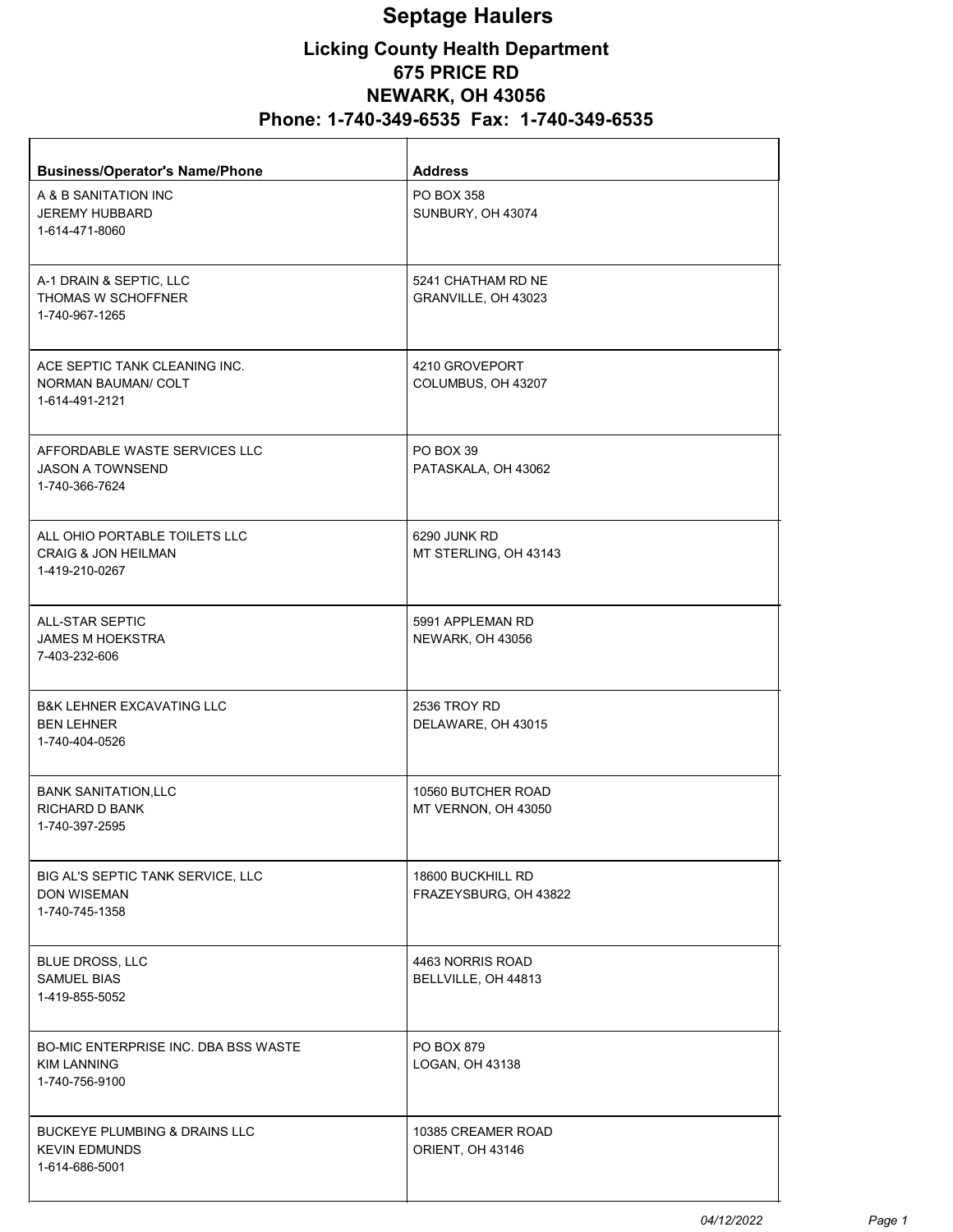# Septage Haulers

## Licking County Health Department 675 PRICE RD NEWARK, OH 43056 Phone: 1-740-349-6535 Fax: 1-740-349-6535

| <b>Business/Operator's Name/Phone</b>                                                  | <b>Address</b>                                |
|----------------------------------------------------------------------------------------|-----------------------------------------------|
| CHUCKS SEPTIC TANK SEWER & DRAIN CLEANING INC<br><b>CHARLES LANG</b><br>1-614-875-9508 | 2136 HARDY PKWY<br>GROVE CITY, OH 43123       |
| CPR DRAIN CLEANING INC<br>DAVID & KENNETH<br>1-614-279-3445                            | 2168 EAKIN RD<br>COLUMBUS, OH 43223           |
| E.C. BABBERT COMPANY<br>E. C. BABBERT<br>1-614-837-8444                                | 7415 DILEY ROAD<br>CANAL WINCHESTER, OH 43110 |
| ERIC J BAUMAN DBA ERICSON ENVIRONMENTAL SERVI<br><b>ERIC BAUMAN</b><br>1-614-874-7585  | PO BOX 266<br>GALLOWAY, OH 43119              |
| GUY YINGER DBA YINGER CONST CO., BOB'S SEPTIC<br><b>GUY YINGER</b><br>1-614-206-0095   | P O BOX 359<br>SUNBURY, OH 43074              |
| HANSEL'S SEPTIC TANK SERVICE<br><b>CHARLES HANSEL</b><br>1-614-853-0377                | 990 HART ROAD<br>COLUMBUS, OH 43223           |
| JACK'S SEPTIC TANK CLEANING & CONST INC<br><b>MANUEL DIAZ</b><br>1-740-366-3255        | 275 S 6TH STREET<br>NEWARK, OH 43055          |
| <b>JUDGES SANITATION LLC</b><br><b>HERMAN E BERK JR</b><br>1-614-855-3361              | 10745 FANCHER ROAD<br>WESTERVILLE, OH 43082   |
| ON-SITE SANITATION, LLC<br><b>CHAD SIMS</b><br>1-740-393-1181                          | 18001 MURRAY ROAD<br>MOUNT VERNON, OH 43050   |
| PRO KLEEN IND. SERVICES, INC. DBA PORTA KLEEN<br>AMANDA NEIGHBORGALL<br>1-740-689-1886 | 1030 MILL PARK DRIVE<br>LANCASTER, OH 43130   |
| RBP OF COLUMBUS LLC DBA REDBOX+ OF COLUMBUS<br><b>TOM MONTES</b><br>1-614-595-7144     | 6624 COSIMO LN<br>PICKERINGTON, OH 43147      |
| RELIABLE ONSITE SERVICES<br>UNITED RENTALS<br>1-614-202-3757                           | 1760 FEDDERN AVE<br>GROVE CITY, OH 43123      |